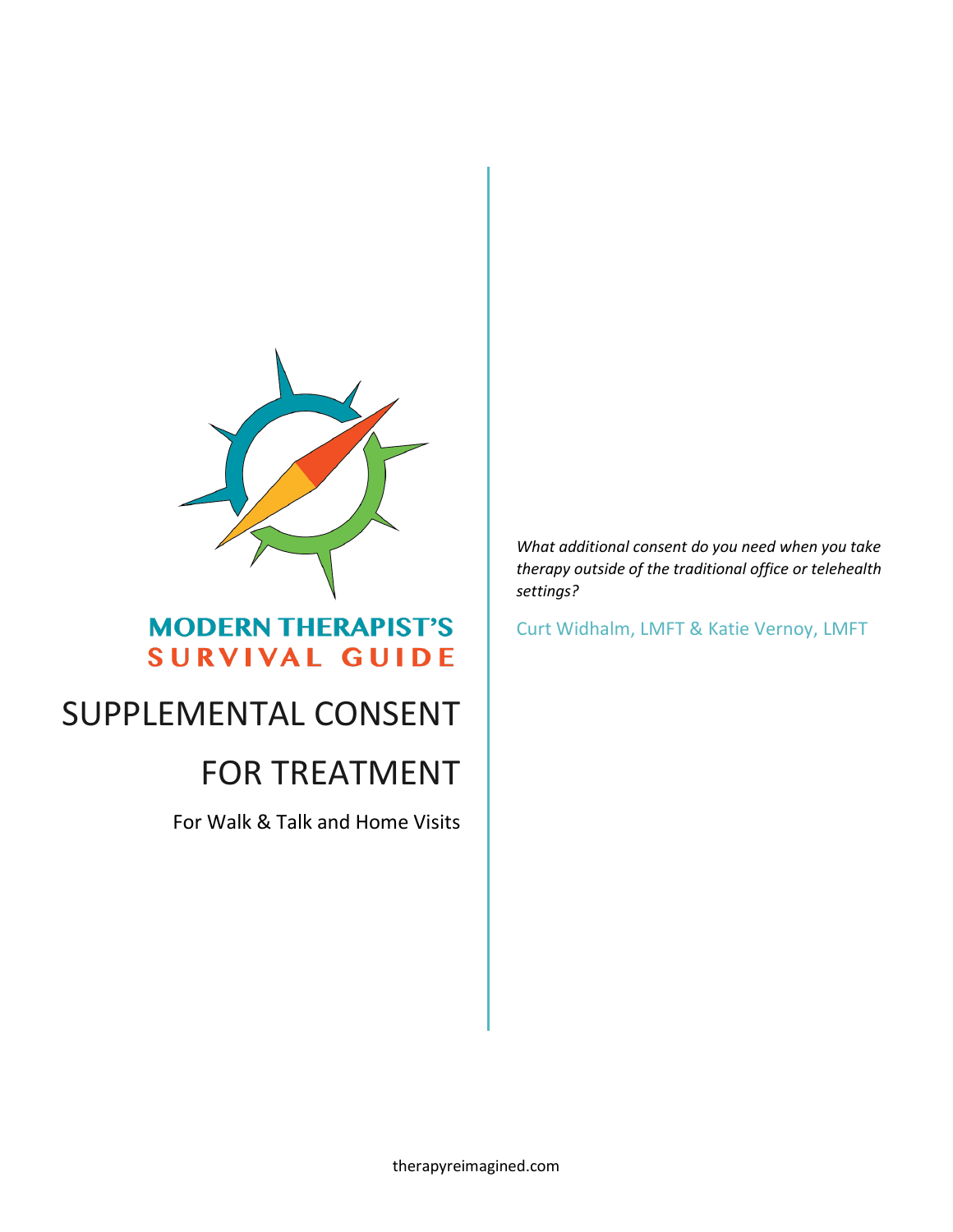

# Non-Traditional Therapy Settings Consent for Treatment

*Your consent form should be fairly unique to you. Where you meet, how you work with your client, and what your client needs to know may be different. We have provided you with ideas and sample language to help you in constructing your own tailored consent for your practice.* 

# Treatment Specific Consent (optional)

*If you are doing a specific protocol within a home or community setting, it is important to have that also inform how you put together your consent. For example:*

We will be working together in the community to complete your exposure and ritual or response prevention treatment protocol (ERP). We will co-create your hierarchy of exposures and will identify our method and location for completing many of these exposures together during our treatment sessions. When meeting for an ERP session, I may schedule more than a typical 50-minute session. You will also be asked to complete similar exposures between sessions. Please make sure to dedicate sufficient time and effort to this treatment protocol.

I will explain the rationale and logistics for this treatment. In providing your consent for this treatment, you are attesting that you understand and agree to this protocol. You can opt out of this treatment at any time and you will only face feared stimuli that you agree to.

# Home-Based Therapy

We will be meeting at your home for some or all of our therapy sessions. I, as your therapist, will arrive at your home at the designated time for our appointment. We will identify a location within your home or neighborhood for our meeting. The expectation will be that you are available for our meeting and that you will take reasonable steps to assure that we will not be unintentionally interrupted and that we can maintain the level of confidentiality we have agreed upon. We can meet in your home for every session or add this therapy setting as an option during your course of treatment.

When we meet in your home, there may be other people present. If we determine it is beneficial for your treatment, we can complete a specific Release of Information form for each individual in your household or community with whom you'd like me to be able to discuss elements of your treatment. If you'd like to include any of these individuals in your treatment (i.e., conjoint, family or couples therapy), we can complete a Consent for Collateral Treatment as well. We will work together to decide who (if anyone) will be involved in your therapy.

Each element of your treatment (where we meet, who we meet with, who I'm able to talk to, etc.) is your choice and you can terminate consent for these at any time.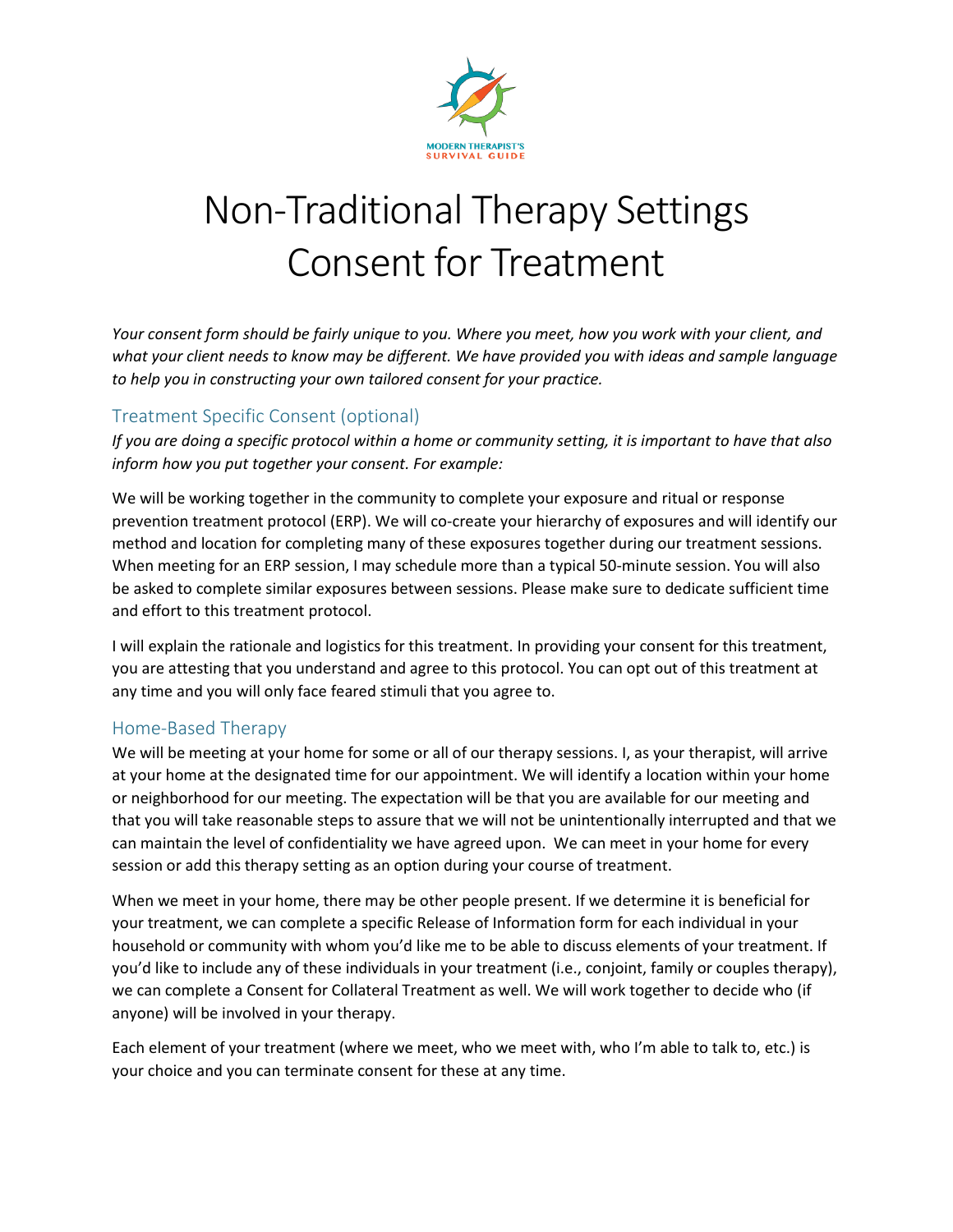

#### Clinician Safety during Home-Based Therapy Sessions

When meeting in your home for therapy sessions, there may be specific items that we need to address to ensure that I am comfortable and safe.

If at any time we identify any risks to me or to our work together, we will work to create a plan to reduce these risks. Please note that I may end the session, recommend an alternate location, or leave your home, if I am unable to remain safe.

Please list any safety concerns that you'd like me to be aware of:

*Please note: you can create a written plan with your client related to managing any risk factors. For example, pets, aggressive household members, substances, drug paraphernalia, or weapons, if needed.*

*Sample language (optional):* I am allergic to **[dogs, cats, animals, perfumes, etc.]**. We can create a plan for our meetings, should any of these be a concern within your home. For example, we can plan for your pet to be in another portion of the house during the entirety of my visit.

# Walk and Talk Therapy

Walk-and-talk therapy is an option for clients who prefer to move and/or be outdoors, rather than sitting in a traditional office setting or meeting via video. We will meet in **[name of park, neighborhood, or trail]** or in another mutually agreed upon location. We can meet for walk-and-talk for every session or add this therapy setting as an option during our course of treatment. This form of therapy is optional and voluntary and can be discontinued at any time. If you are interested, we will assess for appropriateness and talk through the logistics of this type of treatment.

There are risks associated with any activity that happens outdoors. Hazards may include stumbling on uneven surfaces, bee stings or mosquito bites, sunburn, twisted ankle, etc. The location where we will meet is **[description of the location and any specific concerns or hazards]**.

Further, our sessions may include strenuous physical activity, so by consenting to this treatment you attest that you are medically cleared to participate in this activity and agree to take the risks related to the environment where we are meeting. You are also attesting that you will inform me if there is anything I need to know to help you keep yourself safe.

Please list here any conditions or other concerns I should be aware of before we meet in this environment:

# Managing Confidentiality

When we meet outside of my therapy office, I cannot guarantee your confidentiality. At your home, in the park, or at another location in the community, other people may be present for all or part of your session. We could pass by others or someone who knows one of us may come up to us to try to start a conversation.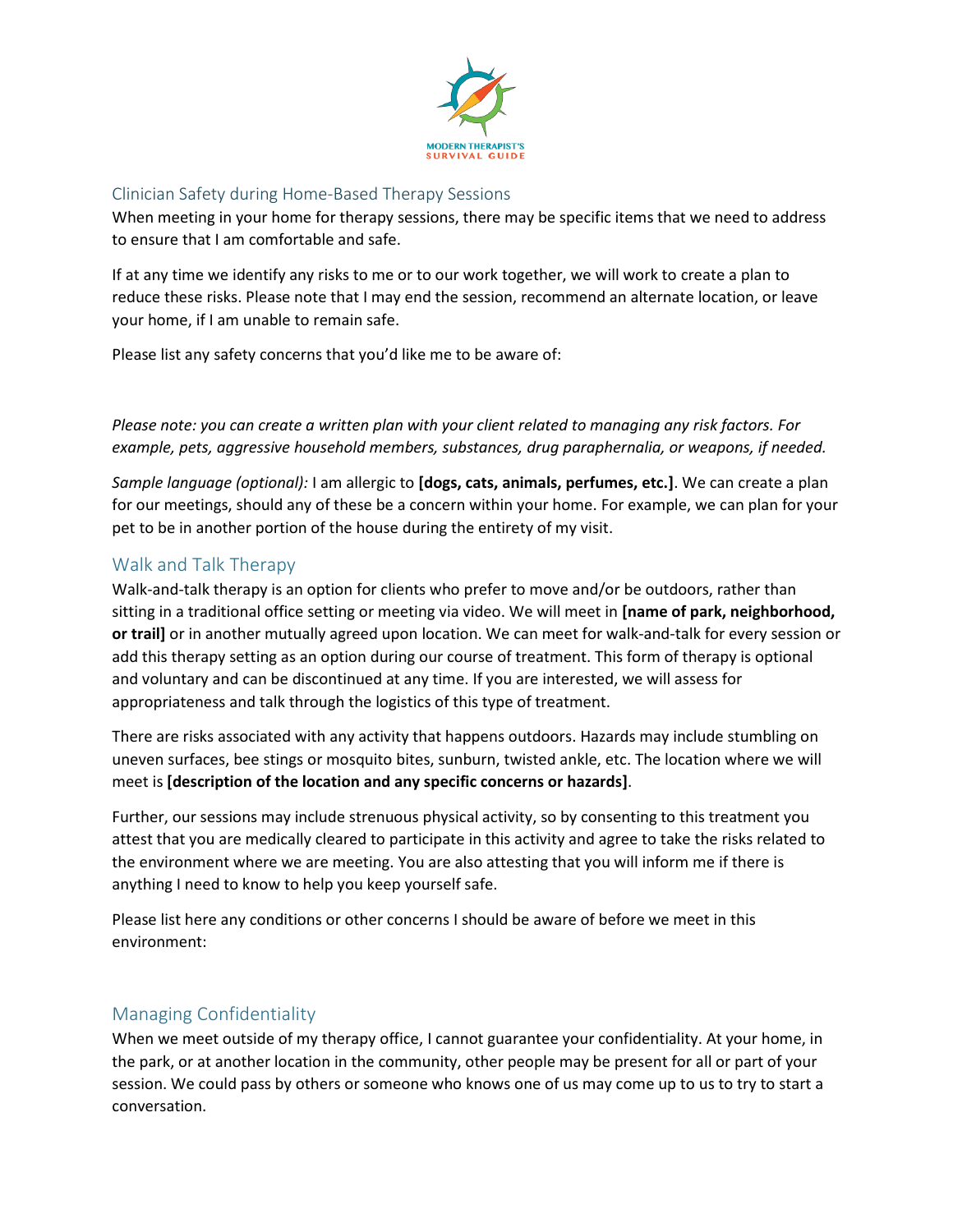

We will work together to try to identify paths, locations, and strategies to improve our privacy. Further, I will pay attention and may signal times for us to move, briefly pause our conversation, or take other action to try to minimize the loss of confidentiality. We will plan together for how we will manage other people in the environment during our session.

# Planning for Our Sessions

#### Fees

When we meet in your home, there is an additional home-based therapy fee of **[\$XX]**. This fee is in addition to your regular fee for therapy. This additional fee may not be covered by your insurance plan.

Walk-and-Talk therapy is at the regular therapy session rate, but may not be covered by your insurance plan.

#### Location

We will confirm the location of our therapy session each week, as needed. As the weather or time changes during different parts of the year, we may need to adjust our location or scheduled meeting time. We will communicate consistently to address our planning for sessions.

If there are reasons to change location with less notice (i.e., inclement weather or a visitor to your home), we will communicate as soon as these conditions are known and will decide to reschedule or to meet either in my office or via telehealth.

# Illness (including COVID-19)

If you or someone in your household becomes sick (and/or tests positive for COVID-19), please notify me as soon as possible and we can identify when it is safe to resume in-person sessions. During this time, we can meet via telehealth.

# Cancellation Policy

To maintain consistency in your treatment, my recommendation is to identify and utilize back up plans rather than cancelling your sessions. My regular cancellation policy is in effect for these sessions unless we agree to another arrangement.

# Consent

By signing this consent, you are attesting to the following:

- You have no medical or physical conditions that prevent you from participating in treatment as described here
- You are aware of the potential loss of confidentiality in these settings
- You are voluntary consenting to this treatment and are aware that you can remove this consent and/or terminate treatment at any time.

We will revisit this plan and consent for treatment as needed. Please contact me if you have questions or would like to update our planning for your successful treatment.

# **[Signatures]**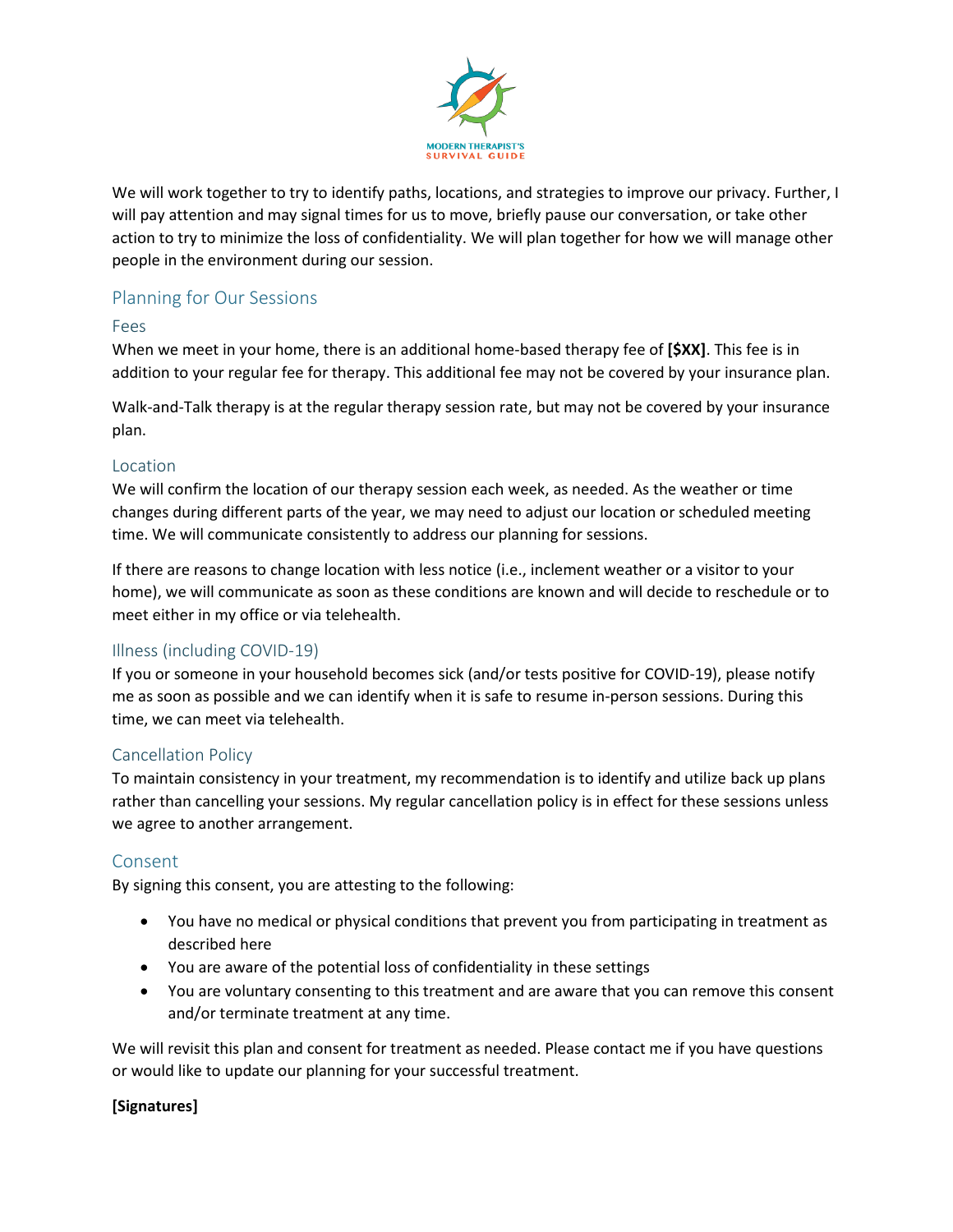

# Reading/References List

Boland, K. M. (2019). Ethical Considerations for Providing In-Home Mental Health Services for Homebound Individuals. Ethics & Behavior, 29(4), 287–304. <https://doi.org/10.1080/10508422.2018.1518138>

Cervello, S., Pulcini, M., Massoubre, C., Trombert-Paviot, B., & Fakra, E. (2019). Do Home-Based Psychiatric Services for Patients in Medico-Social Institutions Reduce Hospitalizations? Pre-Post Evaluation of a French Psychiatric Mobile Team. Psychiatric Quarterly, 90(1), 89–100. <https://doi.org/10.1007/s11126-018-9603-6>

Cook, S., & van Nieuwerburgh, C. (2020). The experience of coaching whilst walking: A pilot study. Coaching Psychologist, 16(2), 46–57.

Cooley, S.J., Jones, C.R., Kurtz, A., & Robertson, N. (2020). 'Into the Wild': A meta-synthesis of talking therapy in natural outdoor spaces. Clinical Psychology Review, 77, 101841. ISSN 0272-7358, [https://doi.org/10.1016/j.cpr.2020.101841.](https://doi.org/10.1016/j.cpr.2020.101841)

Cooley, S. J., Jones, C. R., Moss, D., & Robertson, N. (2022). Organizational perspectives on outdoor talking therapy: Towards a position of "environmental safe uncertainty." British Journal of Clinical Psychology, 61(1), 132–156[. https://doi.org/10.1111/bjc.12315](https://doi.org/10.1111/bjc.12315)

Donachy, G.S. (2020). Psychotherapy outside the consulting room: ending therapy during the global pandemic, Journal of Child Psychotherapy, 46:3, 373-379, DOI:10.1080/0075417X.2021.1903065

Fowles, T.R., Masse, J.J., McGoron, L. et al. (2018). Home-Based vs. Clinic-Based Parent–Child Interaction Therapy: Comparative Effectiveness in the Context of Dissemination and Implementation. J Child Fam Stud 27, 1115–1129 .<https://doi.org/10.1007/s10826-017-0958-3>

Kearns, M., Muldoon, O. T., Msetfi, R. M., & Surgenor, P. W. G. (2019). The impact of community-based mental health service provision on stigma and attitudes towards professional help-seeking. Journal of Mental Health, 28(3), 289–295.<https://doi.org/10.1080/09638237.2018.1521928>